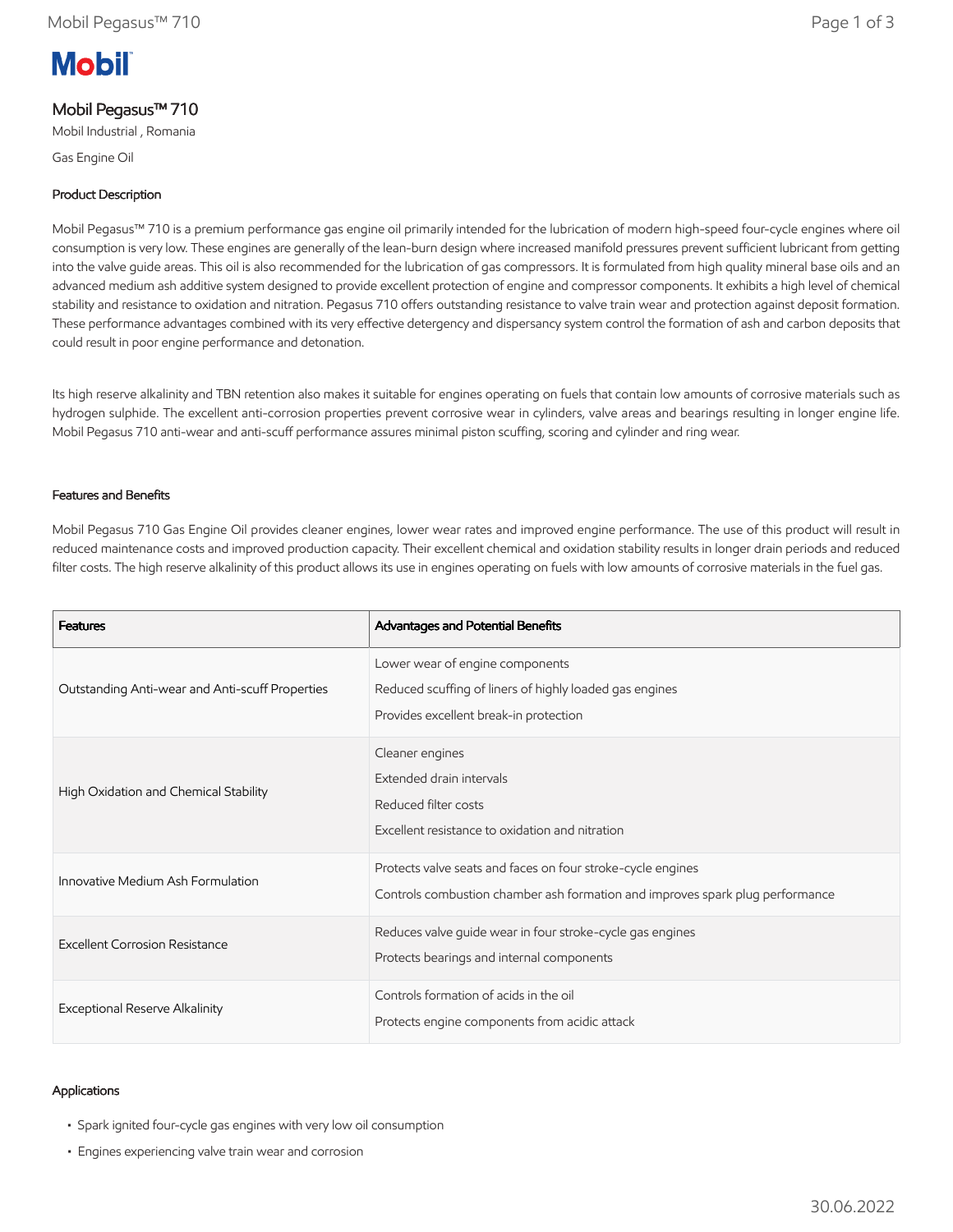### Mobil Pegasus™ 710 Page 2 of 3

- Engines operating on fuel containing low levels of sulphur and chlorine compounds
- Reciprocating compressor cylinders compressing natural gas
- High output or ambient rated engines operating at or in excess of rated capacity under high temperatures

## Specifications and Approvals

| This product has the following approvals:                                                                                               |
|-----------------------------------------------------------------------------------------------------------------------------------------|
| INNIO Waukesha Engine Cogeneration / Gas Compression Applications Using Pipeline Quality Gas                                            |
| Rolls-Royce Solutions Augsburg (former MTU Onsite Energy) Gas Engines Series 400 - all engines with biogas, sewage gas and landfill gas |
| MAN M 3271-4                                                                                                                            |
| INNIO Jenbacher TI 1000-1109 (Class B fuel gas, Type 2 & 3)                                                                             |
| MAN Energy Solutions Augsburg (Heritage MAN B&W) 4 Stroke medium speed engines for LNG operation                                        |
| SIEMENS Energy / GUASCOR All natural gas engine model types (except 86EM and 100EM)                                                     |

#### Properties and Specifications

| Property                                                   |               |
|------------------------------------------------------------|---------------|
| Grade                                                      | <b>SAE 40</b> |
| Ash, Sulfated, mass%, ASTM D874                            | 1.0           |
| Flash Point, Cleveland Open Cup, °C, ASTM D92              | 249           |
| Kinematic Viscosity @ 100 C, mm2/s, ASTM D445              | 13.2          |
| Kinematic Viscosity @ 40 C, mm2/s, ASTM D445               | 121           |
| Pour Point, °C, ASTM D97                                   | $-15$         |
| Specific Gravity, 15.6 C/15.6 C, ASTM D1298                | 0.896         |
| Viscosity Index, ASTM D2270                                | 98            |
| Density 15 C, kg/L, CALCULATED                             | 0.896         |
| Base Number - Xylene/Acetic Acid, mg KOH/g, ASTM D2896 (*) |               |

(\*) use of other ASTM approved solvents may yield different results

#### Health and safety

Health and Safety recommendations for this product can be found on the Material Safety Data Sheet (MSDS) @ [http://www.msds.exxonmobil.com/psims](http://www.msds.exxonmobil.com/psims/psims.aspx) /psims.aspx

All trademarks used herein are trademarks or registered trademarks of Exxon Mobil Corporation or one of its subsidiaries unless indicated otherwise.

01-2022

.

Typical Properties are typical of those obtained with normal production tolerance and do not constitute a specification. Variations that do not affect product performance are to be expected during normal manufacture and at different blending locations. The information contained herein is subject to